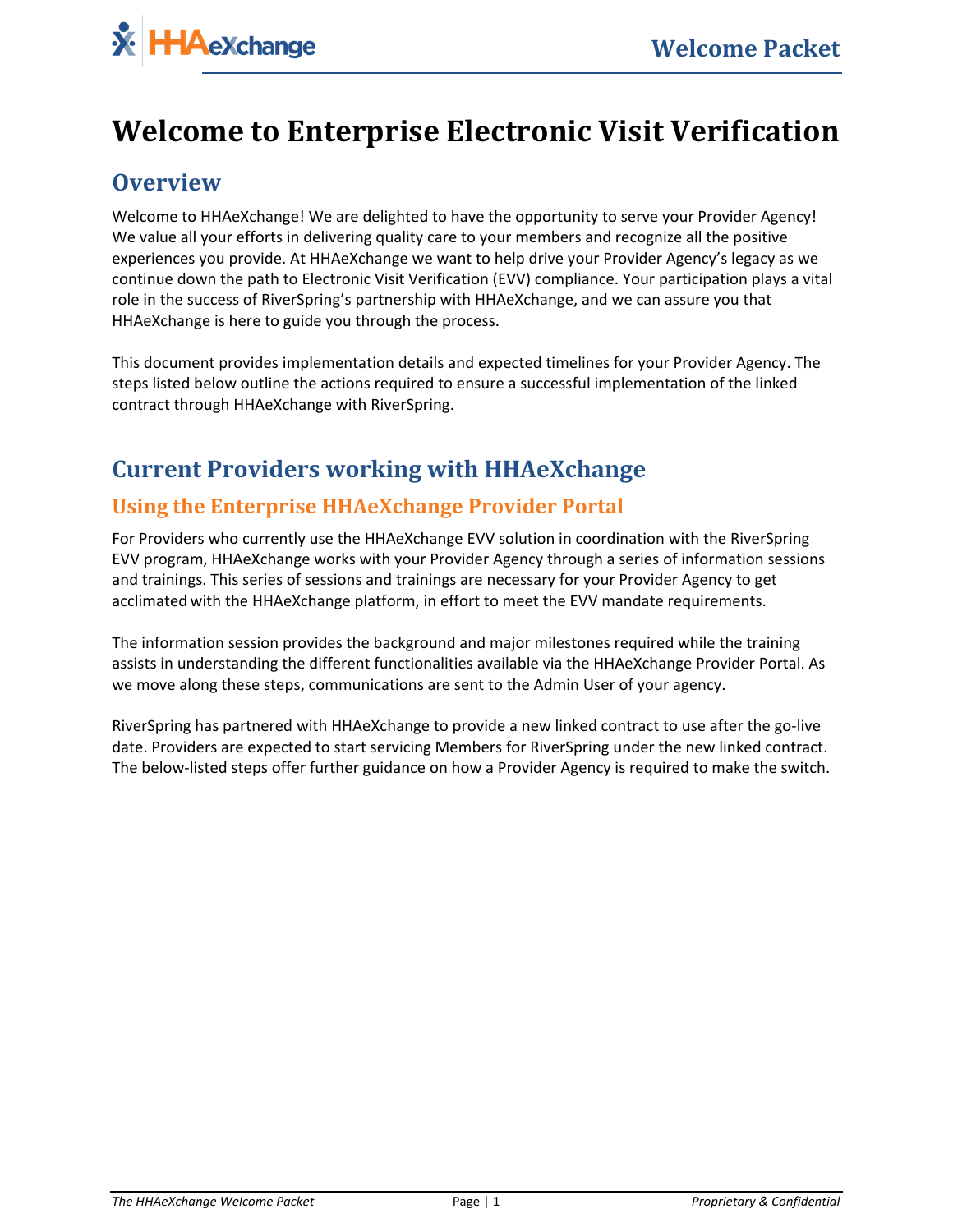

# **Timeline and Steps for Implementation Readiness**

The timeline below represents how Providers can be compliant with RiverSpring with your current existing HHAeXchange Portal.

| <b>Step</b>    | <b>Timeline Dates</b>                                                                                                                                                                      | <b>Expectations</b>                                                                                                                                                                                                                                                                                                                                                                                                                                |
|----------------|--------------------------------------------------------------------------------------------------------------------------------------------------------------------------------------------|----------------------------------------------------------------------------------------------------------------------------------------------------------------------------------------------------------------------------------------------------------------------------------------------------------------------------------------------------------------------------------------------------------------------------------------------------|
| $\mathbf{1}$   | <b>Monday, May 2, 2022</b><br>Wednesday, May 4, 2022<br>Thursday, May 5, 2022<br>Wednesday, May 11, 2022<br><b>Friday, May 13, 2022</b><br><i>*Please select one session</i><br>to attend. | <b>Attend the Provider Information Session</b><br>Sessions (including a demo of the HHAeXchange platform) are<br>offered in the morning and afternoon. Attendance is only<br>required for ONE (1) session as all provide the same information.<br>The pre-recorded webinar sessions allow for a $Q/A$ chat option<br>to answer all questions.<br>Click here to register for the Provider Information Sessions                                      |
| $\overline{2}$ | Wednesday, June 1, 2022                                                                                                                                                                    | <b>Enterprise Provider Linking Survey</b><br>Complete this survey to identify the specific offices within your<br>HHAeXchange Portal that you are requesting to link as part of<br>RiverSpring's implementation. Depending on active Member<br>census, your Agency can consent to have HHAeXchange merge<br>your internal records with the new Linked contract.<br>Click Here to complete the Provider Linking Survey                              |
| 3              | <b>Tuesday, May 31, 2022</b><br>Thursday, June 2, 2022<br>Friday, June 3, 2022<br>*Please select only one<br>session to attend                                                             | <b>Attend the Enhanced Linked Training Session</b><br>These training sessions provide detailed information on how to<br>use the enhanced linked functionality in the HHAeXchange<br>system. Attendance is only required for ONE (1) session as both<br>provide the same information. The pre-recorded training<br>sessions allow for a Q/A chat option to answer all questions.<br>Click here to Register for the Enhanced Linked Training Session |
|                |                                                                                                                                                                                            | <b>Accept Placements from the Linked Contract</b><br>Review the Universal Patient Record (UPR) Guide to assess the<br>details and steps in understanding the process and accept<br>placements coming from the linked contract. Note: For multiple<br>offices, accept placements into the current office servicing the<br>Member.                                                                                                                   |
| 4              | The new linked contract<br>will be added on your<br><b>HHAeXchange Portal</b><br>beginning June 8, 2022.                                                                                   | <b>Perform Patient Merge</b><br>Providers can begin performing Patient Merge from internal to<br>linked with existing Patient record in same office (to ensure all<br>Members for RiverSpring are transferred over). Note: Refer to<br>the Universal Patient Record (UPR) Guide (section: Merging<br>Patient Profiles) for instructions.                                                                                                           |
|                | <b>Member and Authorization</b><br>Data will be visible as of<br>June 13, 2022.                                                                                                            | <b>Update Master Week</b><br>After merging, Providers can update the Bill To field on Master<br>Weeks and Calendar for dates of service (go-live date) and<br>forward on the linked contract. Note: Refer to the Universal<br>Patient Record (UPR) Guide (section: Patient Visit Tab) for<br>instructions.                                                                                                                                         |
|                |                                                                                                                                                                                            | <b>Rate Management</b><br>Providers review the contracted service codes added on their<br>HHAeXchange Portal (Admin > Contract Setup > Search Contract<br>(Contract Name: RiverSpring) > Billing Rates Tab). Providers                                                                                                                                                                                                                             |